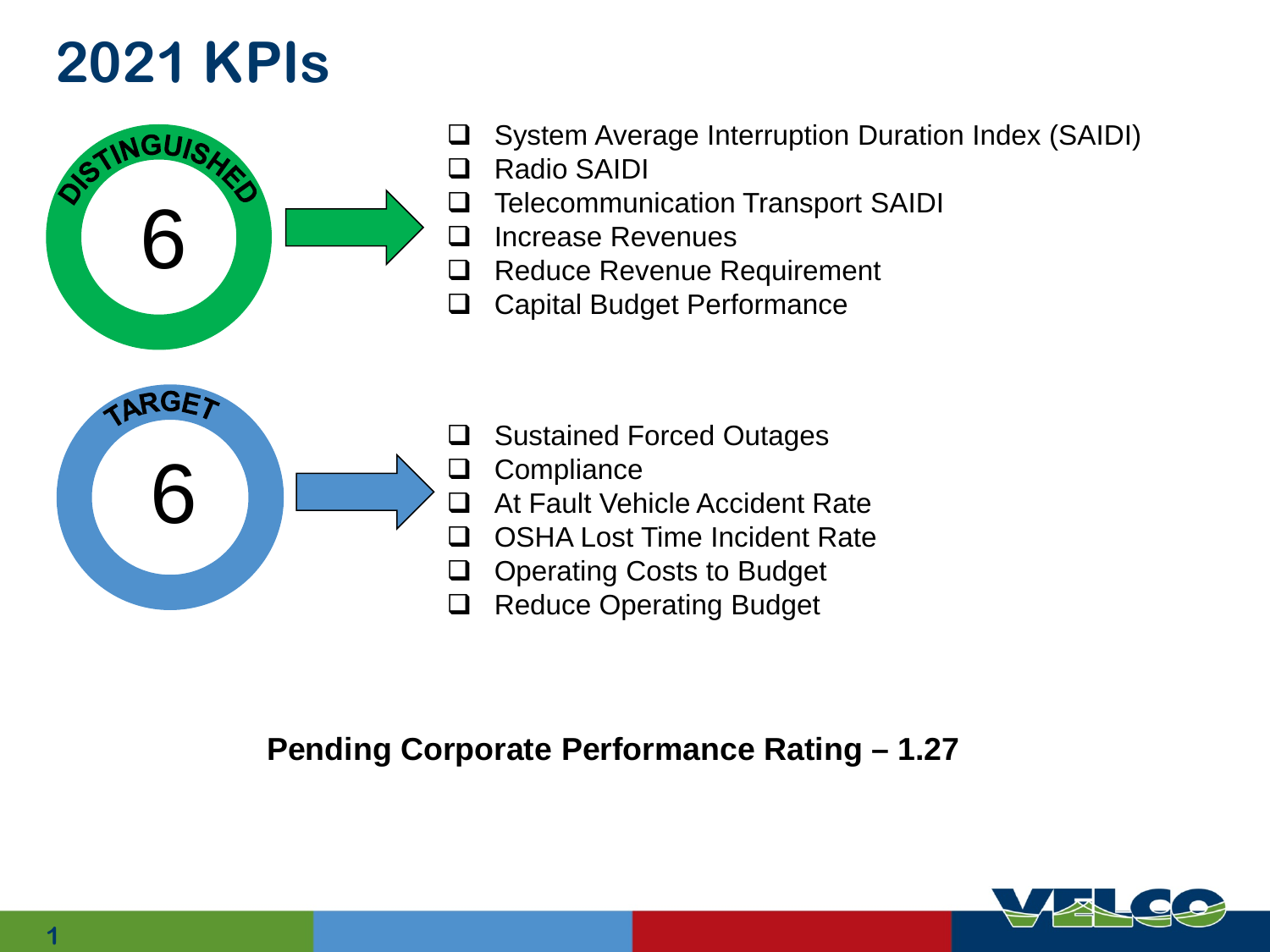# **Proposed 2022 KPIs**

| <b>Safety</b>                                            |             | At Fault Vehicle Accident Rate<br><b>Safety Leading Indicators</b>                                                                                                                                                |
|----------------------------------------------------------|-------------|-------------------------------------------------------------------------------------------------------------------------------------------------------------------------------------------------------------------|
| <b>Reliability</b>                                       | ப           | System Average Interruption Duration Index (SAIDI)<br><b>Sustained Forced Outages</b>                                                                                                                             |
| Compliance                                               |             | Compliance                                                                                                                                                                                                        |
| Financial                                                | ⊔<br>⊔<br>⊔ | <b>Capital Budget Performance</b><br><b>Operating Costs to Budget</b><br><b>Reduce Operating Budget (strategic KPI)</b><br>Increase Revenues (strategic KPI)<br><b>Reduce Revenue Requirement (strategic KPI)</b> |
| <b>Innovation &amp; DEI</b>                              |             | <b>Innovation</b><br>DEI                                                                                                                                                                                          |
| <b>Blue indicates new KPI for 2022</b><br>$\mathbb{R}^n$ |             |                                                                                                                                                                                                                   |

**Red** indicates update to the KPI

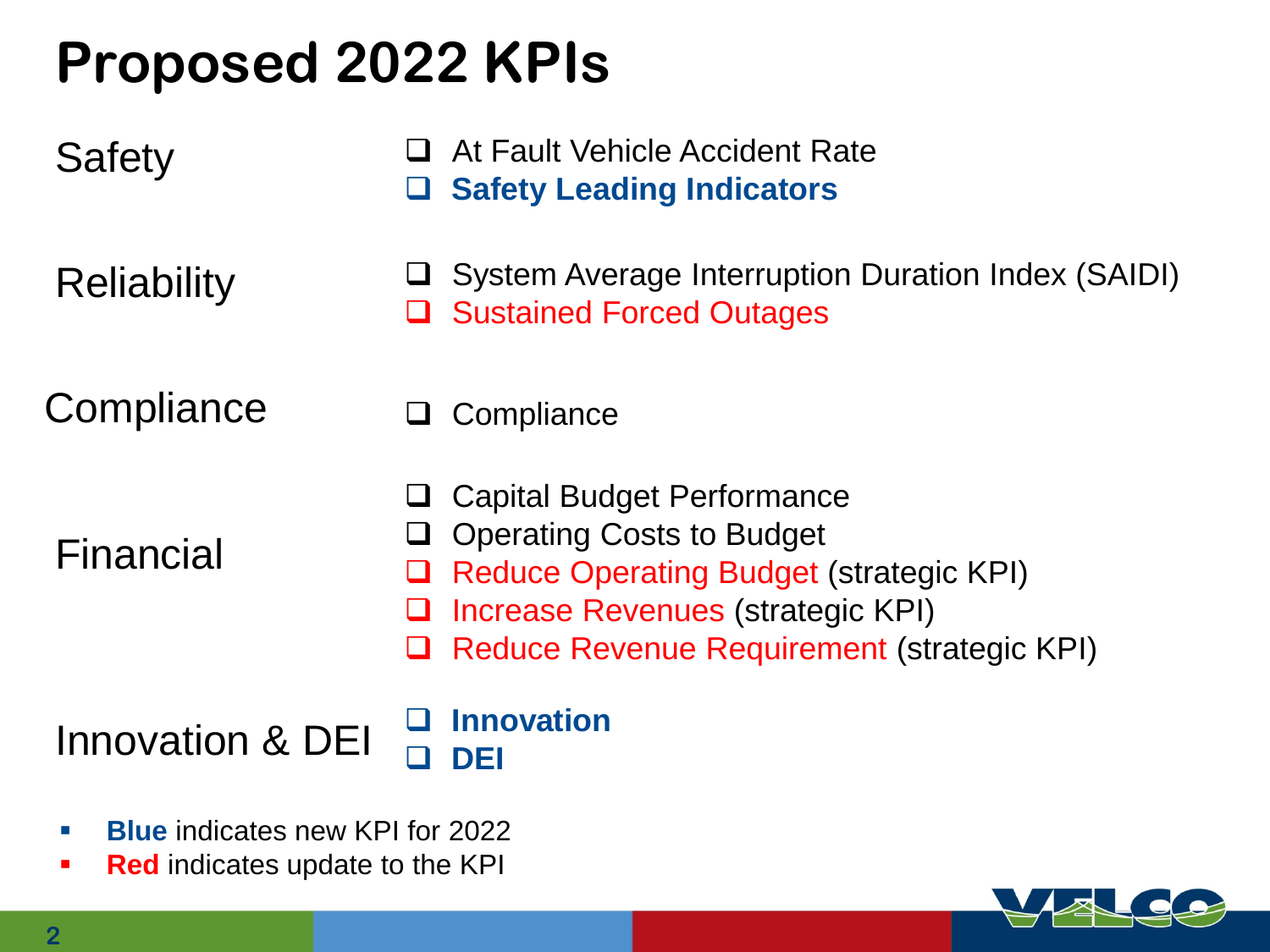# **Safety**

| <b>Title</b>                                         |                                                                                                                                                                                                                                                                                                               | <b>Measured Definition</b>                                                                                                                                                                                                                                                                                                                                                                                  | Unit of<br><b>Measure</b> | <b>Threshold</b><br><b>Value</b> | <b>Target</b><br><b>Value</b> | <b>Distinguished</b><br><b>Value</b> |
|------------------------------------------------------|---------------------------------------------------------------------------------------------------------------------------------------------------------------------------------------------------------------------------------------------------------------------------------------------------------------|-------------------------------------------------------------------------------------------------------------------------------------------------------------------------------------------------------------------------------------------------------------------------------------------------------------------------------------------------------------------------------------------------------------|---------------------------|----------------------------------|-------------------------------|--------------------------------------|
| <b>Safety</b><br><b>Leading</b><br><b>Indicators</b> | 1.                                                                                                                                                                                                                                                                                                            | Safety related items identified annually and entered<br>into the Learning Opportunity Process, and correction<br>of any safety deficiencies found.                                                                                                                                                                                                                                                          | Value<br>&                | 25                               | 30                            | 40                                   |
|                                                      | 2.                                                                                                                                                                                                                                                                                                            | Completion of safety training assigned in VELCO<br>Learns by due date*                                                                                                                                                                                                                                                                                                                                      | Percent<br>$(\%)$         | 90                               | 95                            | 100                                  |
|                                                      | 3.                                                                                                                                                                                                                                                                                                            | Development of company-wide safety management<br>strategy by the VELCO Safety Advisory Committee<br>Incorporation of safety related lessons learned<br>a.<br>and corrective actions from the Learning<br>Opportunity program into the Company safety<br>manual, written programs or policies<br>Expand the existing safety audit & observation<br>b.<br>program to other departments within the<br>company. | &<br>Percent<br>$(\% )$   |                                  |                               | a. 100<br>&<br>b. 100                |
|                                                      | *employees are assigned annual safety training<br>assignments in VELCO Learns based on role &<br>responsibility, due dates are indicated upon assignment. All<br>safety trainings assigned must be completed even if past<br>due date. Exemption for employees on FMLA or extended<br>leave (2 weeks or more) |                                                                                                                                                                                                                                                                                                                                                                                                             |                           |                                  |                               |                                      |

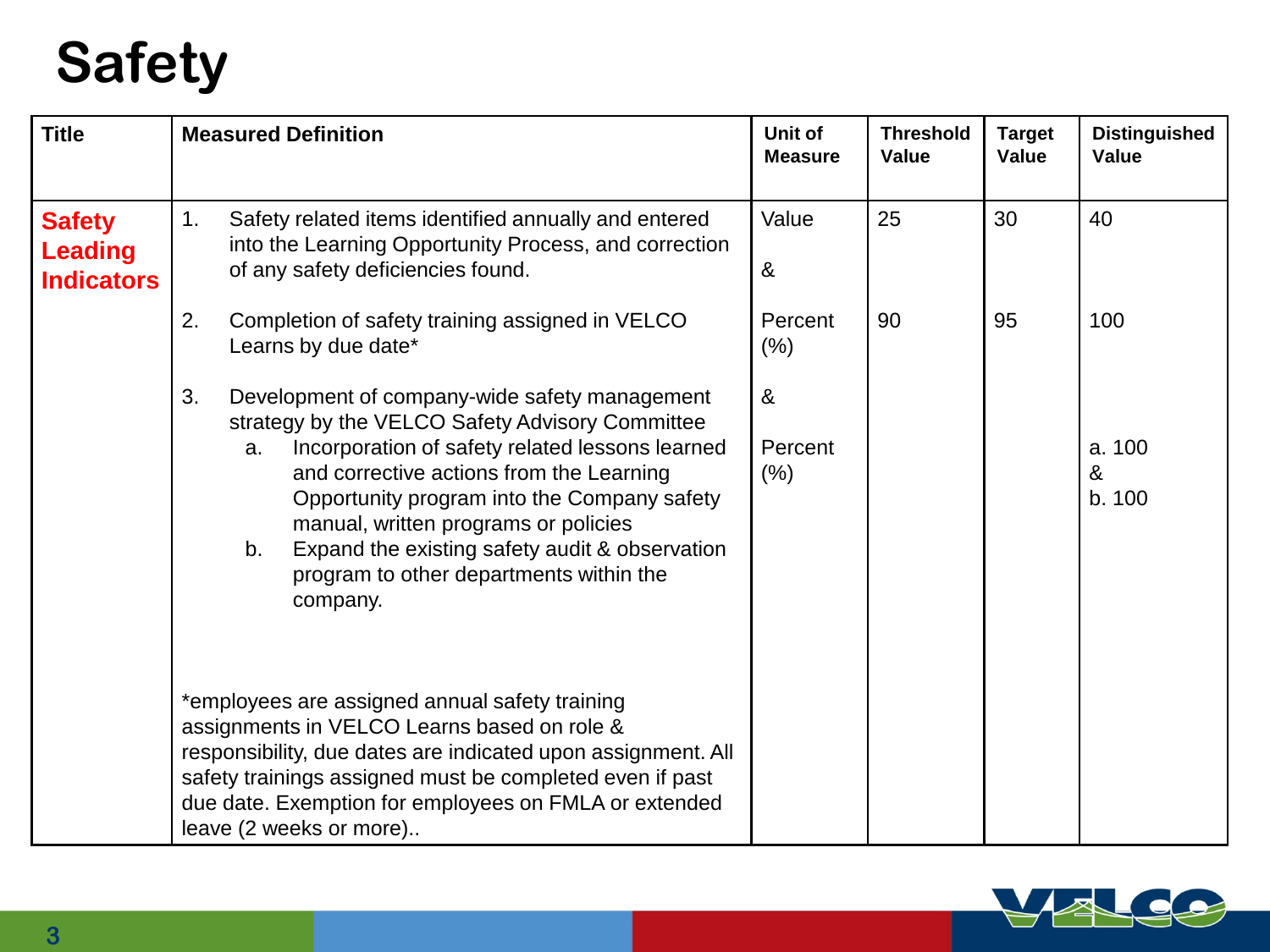#### **Safety**

| <b>Title</b>                            | <b>Measure Definition</b>                                                                                                                                                                                                                                                                                                                                                                                                                                                                                                                                                                                                                                                    | Unit of<br><b>Measure</b> | <b>Threshold</b><br>Value | <b>Target</b><br><b>Value</b> | <b>Distinguished</b><br><b>Value</b> |
|-----------------------------------------|------------------------------------------------------------------------------------------------------------------------------------------------------------------------------------------------------------------------------------------------------------------------------------------------------------------------------------------------------------------------------------------------------------------------------------------------------------------------------------------------------------------------------------------------------------------------------------------------------------------------------------------------------------------------------|---------------------------|---------------------------|-------------------------------|--------------------------------------|
| At Fault<br>Vehicle<br>Accident<br>Rate | Number of recordable at fault<br>accidents (accident must be on a<br>public thoroughfare and written<br>police report) for all VELCO vehicles<br>driven at anytime and all personal<br>vehicles driven for work-related<br>business. (Two year rolling)<br>Exemption: total damage is less<br>than \$3000 (including all vehicles<br>involved and physical property<br>damage) AND no injuries to anyone<br>involved. These will not count<br>toward KPI<br>Target is 1 with condition met<br>Condition: if an At Fault Vehicle<br>Accident has occurred - annually<br>100% employee participation in<br>driver safety training course,<br>presentation or on-line training. | Value                     | $\mathbf 1$               | 0.9                           | $\Omega$                             |
|                                         | To determine the status enter 0.9 if<br>the condition is met for target                                                                                                                                                                                                                                                                                                                                                                                                                                                                                                                                                                                                      |                           |                           |                               |                                      |

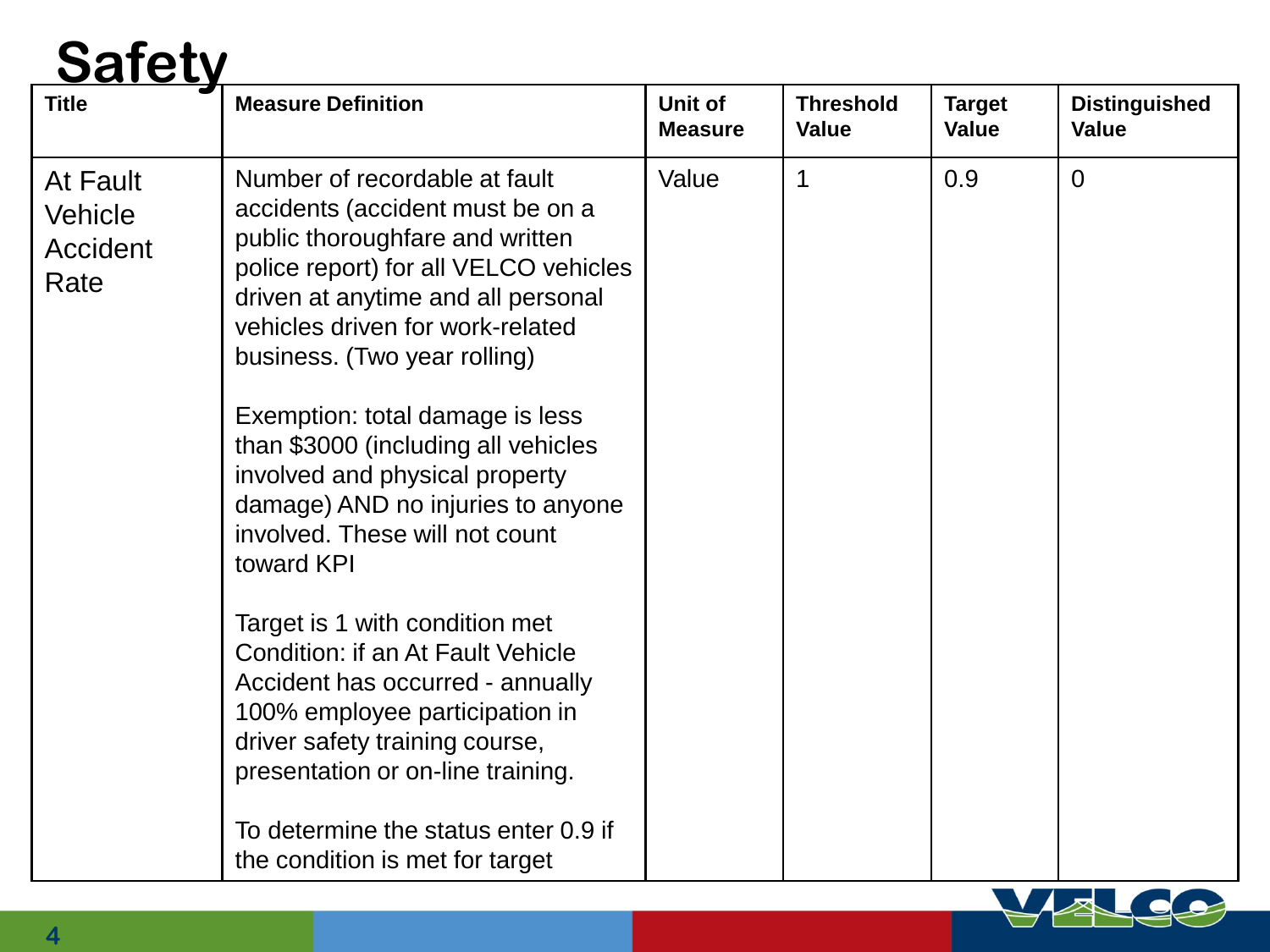# **Reliability**

| <b>Title</b>                   | <b>Measure Definition</b>                                                                                                                                                                                                                                                                                                  | Unit of<br><b>Measure</b> | <b>Threshold</b><br><b>Value</b> | <b>Target</b><br><b>Value</b> | <b>Distinguished</b><br><b>Value</b> |
|--------------------------------|----------------------------------------------------------------------------------------------------------------------------------------------------------------------------------------------------------------------------------------------------------------------------------------------------------------------------|---------------------------|----------------------------------|-------------------------------|--------------------------------------|
| <b>SAIDI</b>                   | <b>System Average Interruption</b><br><b>Duration Index describes</b><br>transmission's contribution to<br>outage duration for the average<br>distribution customer. This<br>measurement considers sustained<br>outages which are those lasting<br>longer than five (5) minutes.                                           | Value                     | 5                                | 3                             | 1                                    |
| Sustained<br>Forced<br>Outages | Forced loss of use of VELCO<br>Transmission Lines regardless of<br>loss of customers and are equal to<br>or greater than 5 minutes in duration<br>per 100 VELCO CKT Miles.<br>(revision to definition of SFO to<br>note that an event can interrupt<br>one or more VELCO owned and<br><b>operated transmission lines.)</b> | Value                     | 1.3                              | 0.9                           | 0.5                                  |

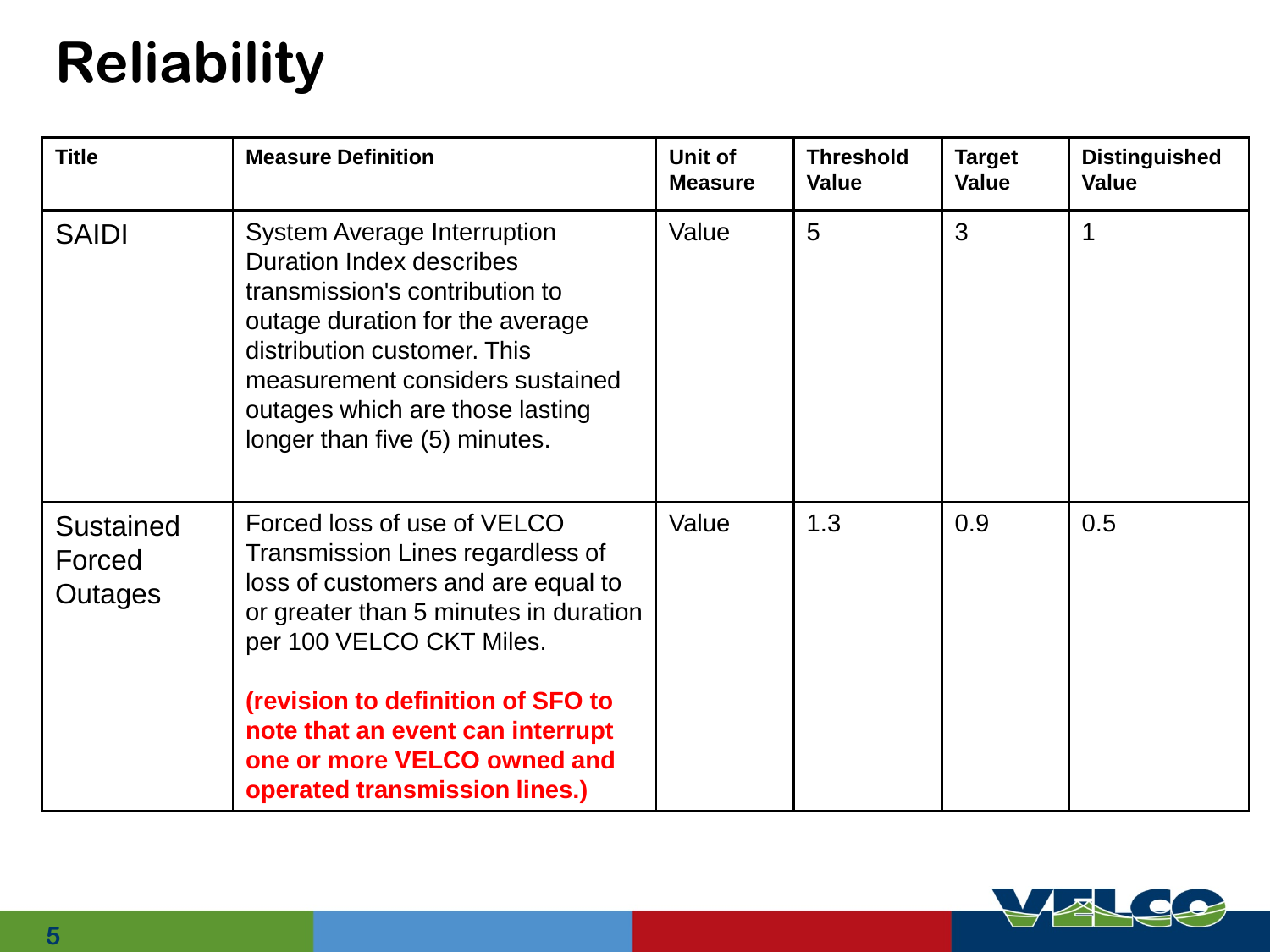## **Compliance & Capital Budget**

| <b>Title</b>                            | <b>Measure Definition</b>                                                                                                                                                                                                                                                                                        | Unit of<br><b>Measure</b> | <b>Threshold</b><br><b>Value</b> | <b>Target</b><br><b>Value</b> | <b>Distinguished</b><br><b>Value</b> |
|-----------------------------------------|------------------------------------------------------------------------------------------------------------------------------------------------------------------------------------------------------------------------------------------------------------------------------------------------------------------|---------------------------|----------------------------------|-------------------------------|--------------------------------------|
| Compliance                              | Number of Material non-compliance<br>violations (# of internally reported<br>and remediated possible non-<br>compliance violations) - (# of<br>material non-compliance violations)                                                                                                                               | Value                     | $-2$                             | $\Omega$                      | 1                                    |
| Capital<br><b>Budget</b><br>Performance | <b>Overall Capital budget performance</b><br>for <b>2022</b> compared to the budget<br>established in 2021, adjusted with<br>scope change, approved by<br>management.<br>The values entered should be the<br>variances, ie Threshold is $+/- 15\%$ ,<br>Target is $+/- 10\%$ and Distinguished<br>is $+/- 5\%$ . | Percent<br>$(\% )$        | 15                               | 10 <sup>°</sup>               | 5                                    |

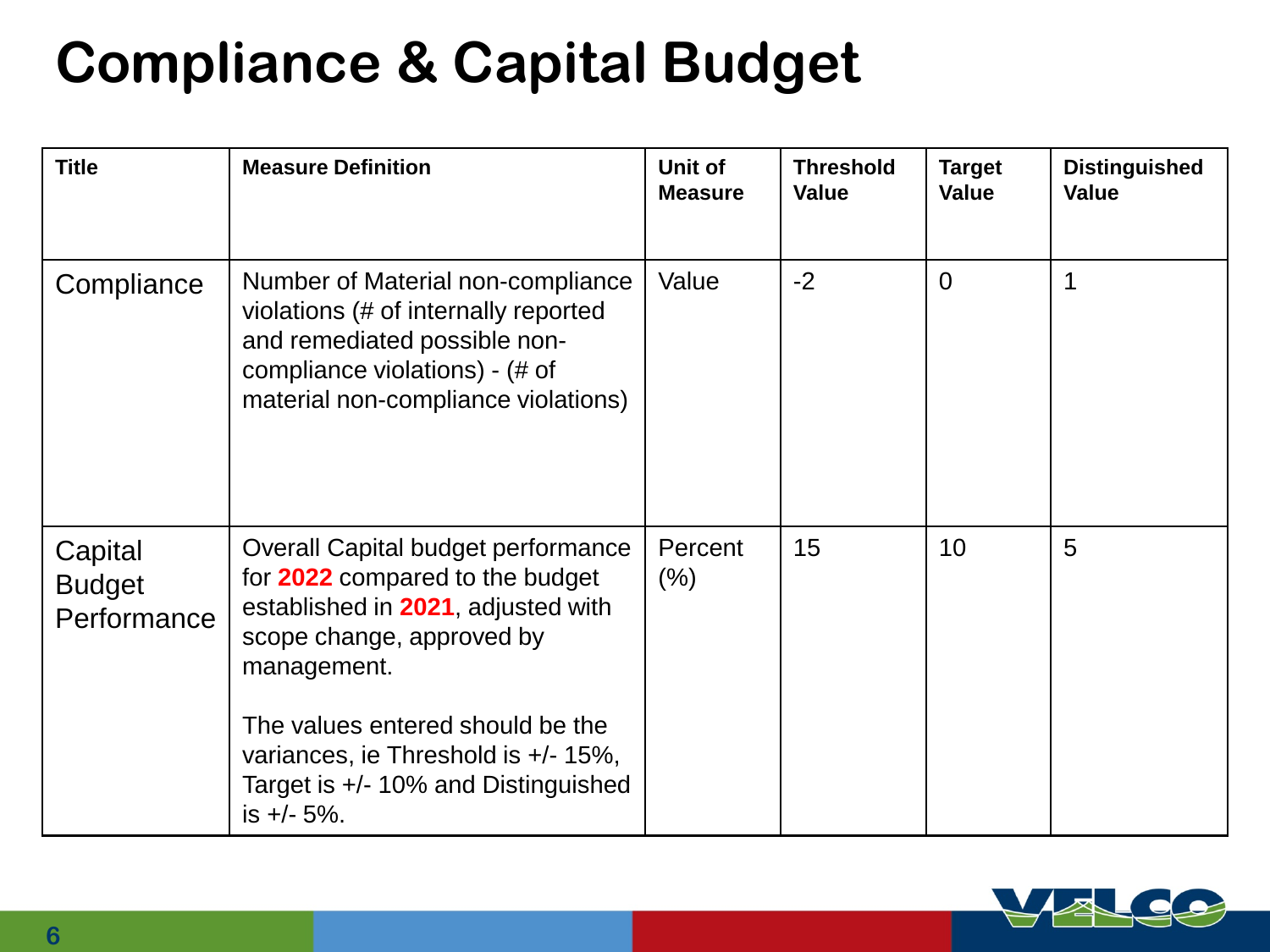### **Financial**

| <b>Title</b>                           | <b>Measure Definition</b>                                                                                                                                                                                                                                                 | Unit of<br><b>Measure</b> | <b>Threshold</b><br><b>Value</b> | <b>Target</b><br><b>Value</b> | <b>Distinguished</b><br><b>Value</b> |
|----------------------------------------|---------------------------------------------------------------------------------------------------------------------------------------------------------------------------------------------------------------------------------------------------------------------------|---------------------------|----------------------------------|-------------------------------|--------------------------------------|
| Operating<br>Costs to<br><b>Budget</b> | Actual O&M and A&G performance<br>for 2022 compared to budget<br>established in 2021.                                                                                                                                                                                     | Percent<br>(% )           | 105                              | 100                           | 95                                   |
| Reduce<br>Operating<br><b>Budget</b>   | Maintain a level operating budget<br>(net of administrative and payroll<br>overhead) for <b>2023</b> , compared to<br>2022 budget of \$38.08m<br>Threshold is at the $$38.08m + CPI-$<br>U, Target being 1% below<br>Threshold, Distinguished being 2%<br>below Threshold | Percent<br>$(\% )$        | $\overline{0}$                   | $-1$                          | $-2$                                 |

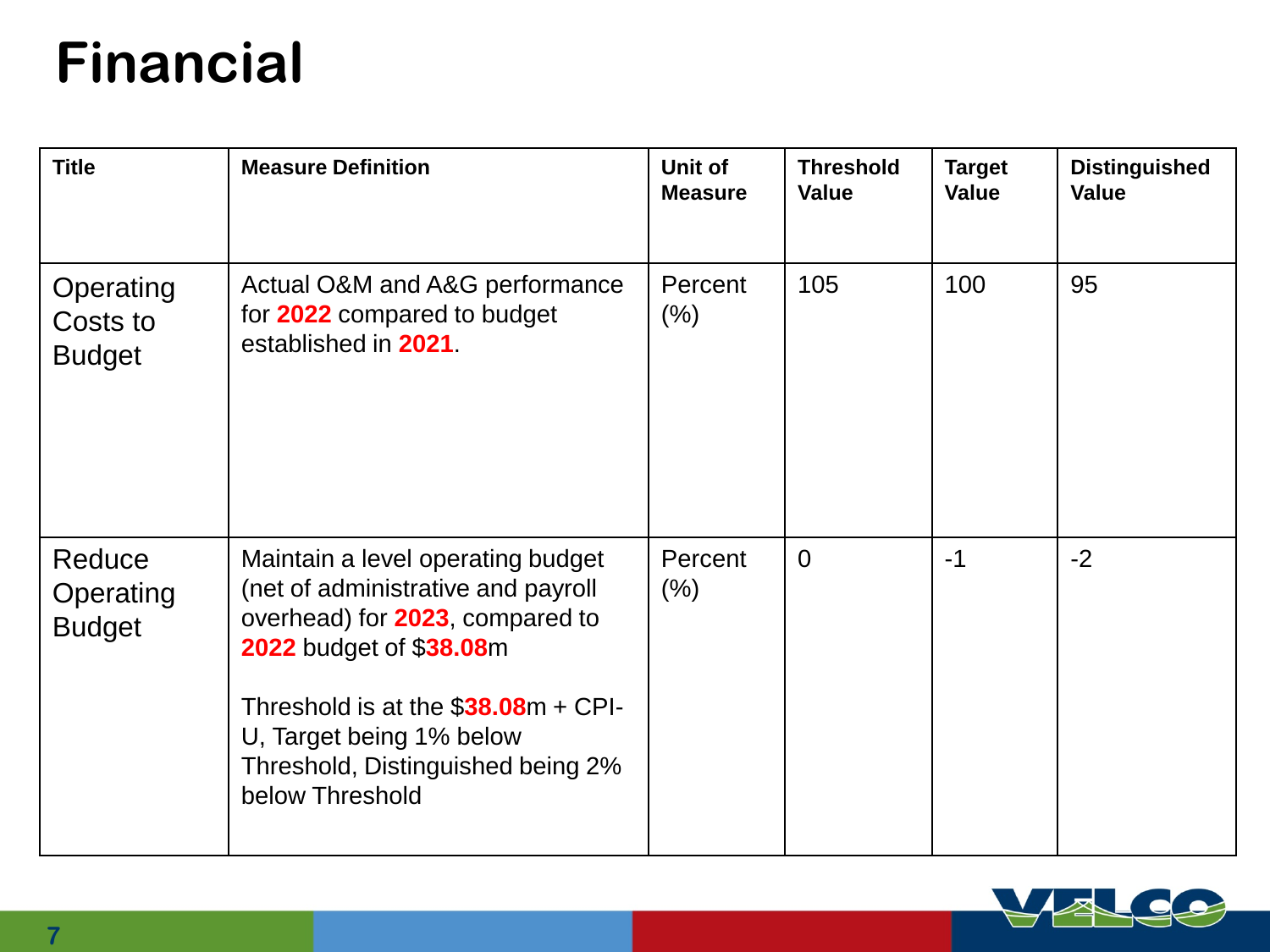#### **Financial**

| <b>Title</b>                     | <b>Measure Definition</b>                                                                                                          | Unit of<br><b>Measure</b> | <b>Threshold</b><br><b>Value</b> | <b>Target</b><br><b>Value</b> | <b>Distinguished</b><br><b>Value</b> |
|----------------------------------|------------------------------------------------------------------------------------------------------------------------------------|---------------------------|----------------------------------|-------------------------------|--------------------------------------|
| Increase<br><b>Revenues</b>      | 2022 revenues from non-utility<br>operations (FERC account 417)                                                                    | Values in<br><b>\$K</b>   | 1,710                            | 1,956                         | 2,445                                |
| Reduce<br>Revenue<br>Requirement | 2022 reduction in revenue<br>requirement from utility operations<br>NOTE: Defined as 451 and 454<br>revenue excluding SPA and ShPA | Values in<br><b>\$K</b>   | 885                              | 913                           | 940                                  |